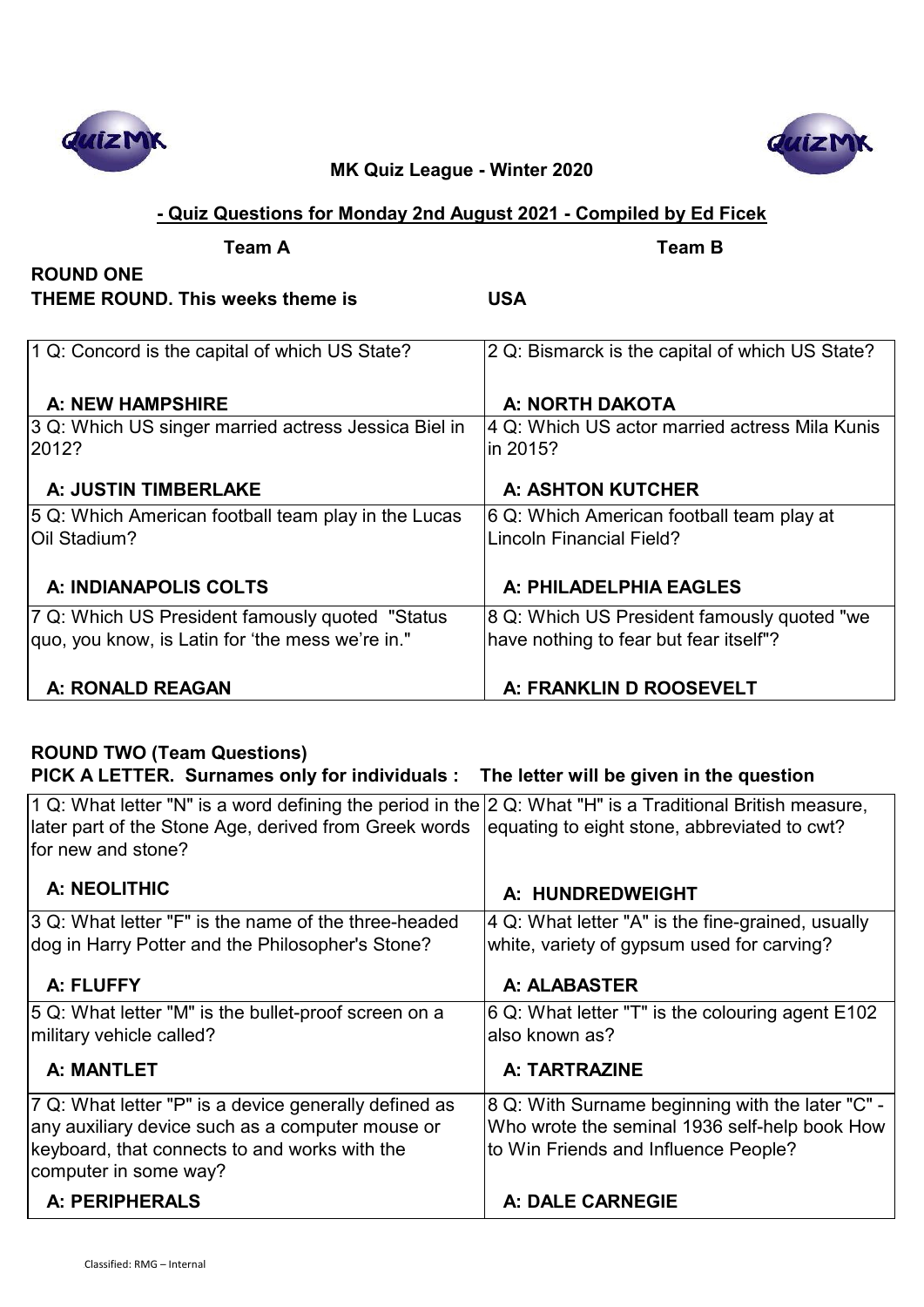



## **- Quiz Questions for Monday 2nd August 2021 - Compiled by Ed Ficek**

**ROUND THREE** 

**Team A Team B**

**INDIVIDUALS CHOICE ROUND - QM - READ CATEGORIES OUT TO PLAYERS TO BE CHOSEN**

#### **The Categories are:-**

| 1 & 2 Rugby Union                                                                                                            | 3 & 4 Text Abbreviations                                                                       |
|------------------------------------------------------------------------------------------------------------------------------|------------------------------------------------------------------------------------------------|
| <b>5 &amp; 6 Pests</b>                                                                                                       | 7 & 8 Internet                                                                                 |
| 1 Q: Ross & James Chisholm represent which<br>Premiership Rugby Union club?                                                  | 2 Q: James Gaskell & Joe Launchbury represent which<br>Premiership Rugby Union club?           |
| <b>A: HARLEQUINS</b>                                                                                                         | A: WASPS                                                                                       |
| 3 Q: What does the texting abbreviation KIT stand for?                                                                       | 4 Q: What does the text abbreviation IAC stand for?                                            |
| A: KEEP IN TOUCH                                                                                                             | A: IN ANY CASE                                                                                 |
| 5 Q: The Colorado beetle is a serious pest which attacks 6 Q: The Boll weevil is a serious pest which attacks<br>which crop? | which crop?                                                                                    |
| A: POTATOES                                                                                                                  | A: COTTON                                                                                      |
| 7 Q: What company started as 'Jerry and David's Guide<br>to the World Wide Web'?                                             | 8 Q: Which company has its origins in "BackRub", a<br>research project that was begun in 1996? |
| A: YAHOO                                                                                                                     | A: GOOGLE                                                                                      |

#### **ROUND FOUR GENERAL KNOWLEDGE ROUND**

| 1 Q: From which European country does Limburger                                                                    | 2 Q: From which European country does Jarlsberg    |
|--------------------------------------------------------------------------------------------------------------------|----------------------------------------------------|
| cheese originate?                                                                                                  | cheese originate?                                  |
|                                                                                                                    |                                                    |
| A: BELGIUM                                                                                                         | A: NORWAY                                          |
| 3 Q: What is the name given to a male badger?                                                                      | 4 Q: What is the name given to a female badger?    |
|                                                                                                                    |                                                    |
|                                                                                                                    |                                                    |
| A: BOAR                                                                                                            | A: SOW                                             |
| 5 Q: The Orinoco river meets the sea on which country's $ 6 Q$ : The Ganges river combines with other Asian rivers |                                                    |
| coast?                                                                                                             | and meets the sea on which country's coast?        |
|                                                                                                                    |                                                    |
| A: VENEZUELA                                                                                                       | A: BANGLADESH                                      |
|                                                                                                                    |                                                    |
| 7 Q: In Greek mythology what are the goddesses or                                                                  | 8 Q: In Greek mythology what were personified as   |
| spirits which inspire the creation of literature and the                                                           | three very old women who spin the threads of human |
| larts?                                                                                                             |                                                    |
|                                                                                                                    | destiny?                                           |
| A: MUSES                                                                                                           | A: FATES                                           |
|                                                                                                                    |                                                    |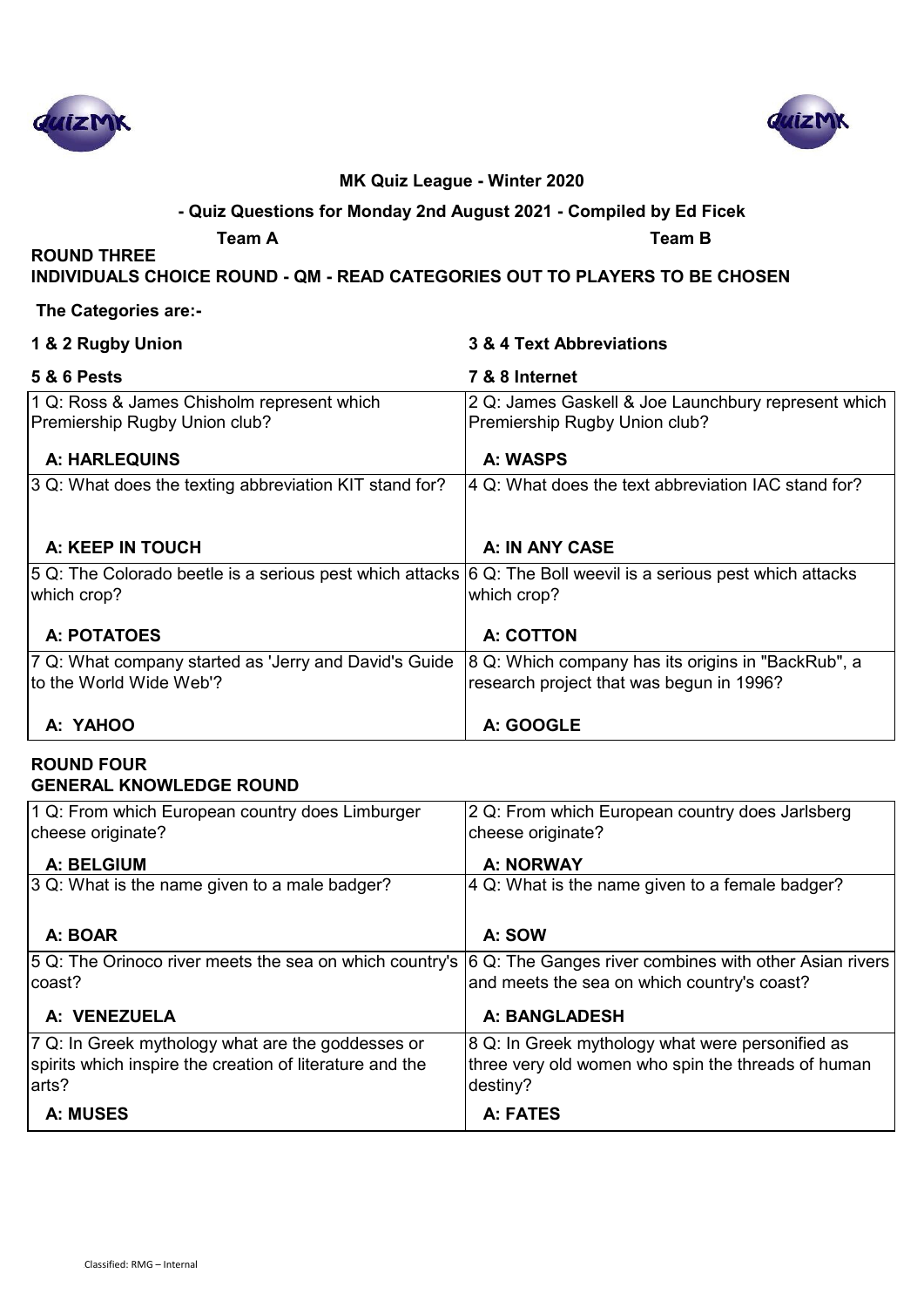

## **- Quiz Questions for Monday 2nd August 2021 - Compiled by Ed Ficek**

**Team A Team B**

#### **ROUND FIVE (Team Questions)**

#### **GENERAL KNOWLEDGE**

| 1 Q: EON is the abbreviation for which Knitting term? | 2 Q: RC is the abbreviation for which Knitting    |
|-------------------------------------------------------|---------------------------------------------------|
|                                                       | term?                                             |
| A: END OF NEEDLE                                      | <b>A: RIGHT CROSS</b>                             |
| 3 Q: In which European city is the Prado Art Gallery? | 4 Q: In which European city is the Uffizi Art     |
|                                                       | Gallery?                                          |
|                                                       |                                                   |
| A: MADRID                                             | <b>A: FLORENCE</b>                                |
| 5 Q: Which company manufactured Japan's most          | 6 Q: Which company manufactured the American      |
| successful fighter aircraft of World War 2, the A6M   | B-17 "Flying Fortress" bomber?                    |
| Zero?                                                 |                                                   |
|                                                       |                                                   |
| <b>A: MITSUBISHI</b>                                  | A: BOEING                                         |
| 7 Q: Who would typically wear a toque blanche?        | 8 Q: Who would typically wear a red silk biretta? |
|                                                       |                                                   |
|                                                       |                                                   |
| A: A CHEF                                             | A: CARDINAL                                       |

#### **HALF TIME!**

## **ROUND SIX ( TEAM QUESTIONS )**

**BLOCKBUSTERS ROUND: The Letters will be given in the question**

| 1 Q: With letters "ILSR" - What was the name of<br>Ladbaby's 2019 Christmas number one song?                                                                                                               | 2 Q: With letters "CD" - Complete the catchphrase<br>from Monty Python's Flying Circus "And Now for<br>something"                                                   |
|------------------------------------------------------------------------------------------------------------------------------------------------------------------------------------------------------------|---------------------------------------------------------------------------------------------------------------------------------------------------------------------|
| A: I LOVE SAUSAGE ROLLS                                                                                                                                                                                    | A: COMPLETELY DIFFERENT                                                                                                                                             |
| 3 Q: With letters "SGTG" - What was the title of<br>Marilyn Monroe's unfinished 1962 film?                                                                                                                 | 4 Q: The acronym FMCG stands for what in<br>relation to the retail industry?                                                                                        |
| A: SOMETHING'S GOT TO GIVE                                                                                                                                                                                 | A: FAST MOVING CONSUMER GOODS                                                                                                                                       |
| 5 Q: What does IPO stand for in relation to company<br>flotation?                                                                                                                                          | 6 Q: With letters "GC" - What figurative<br>construction expression refers to an unfair barrier<br>to career advancement, especially for females<br>and minorities? |
| A: INITIAL PUBLIC OFFERING                                                                                                                                                                                 | <b>A: GLASS CEILING</b>                                                                                                                                             |
| 7 Q: What fruity expression with letters "BR" refers<br>traditionally to a small nation state which is politically<br>unstable due to dependence on a single commodity<br>controlled by external finances? | 8 Q: With letters "LTN" - Which 70s TV series<br>was about the racial tension between Eddie Booth<br>& Bob Reynolds?                                                |
| A: BANANA REPUBLIC                                                                                                                                                                                         | A: LOVE THY NEIGHBOUR                                                                                                                                               |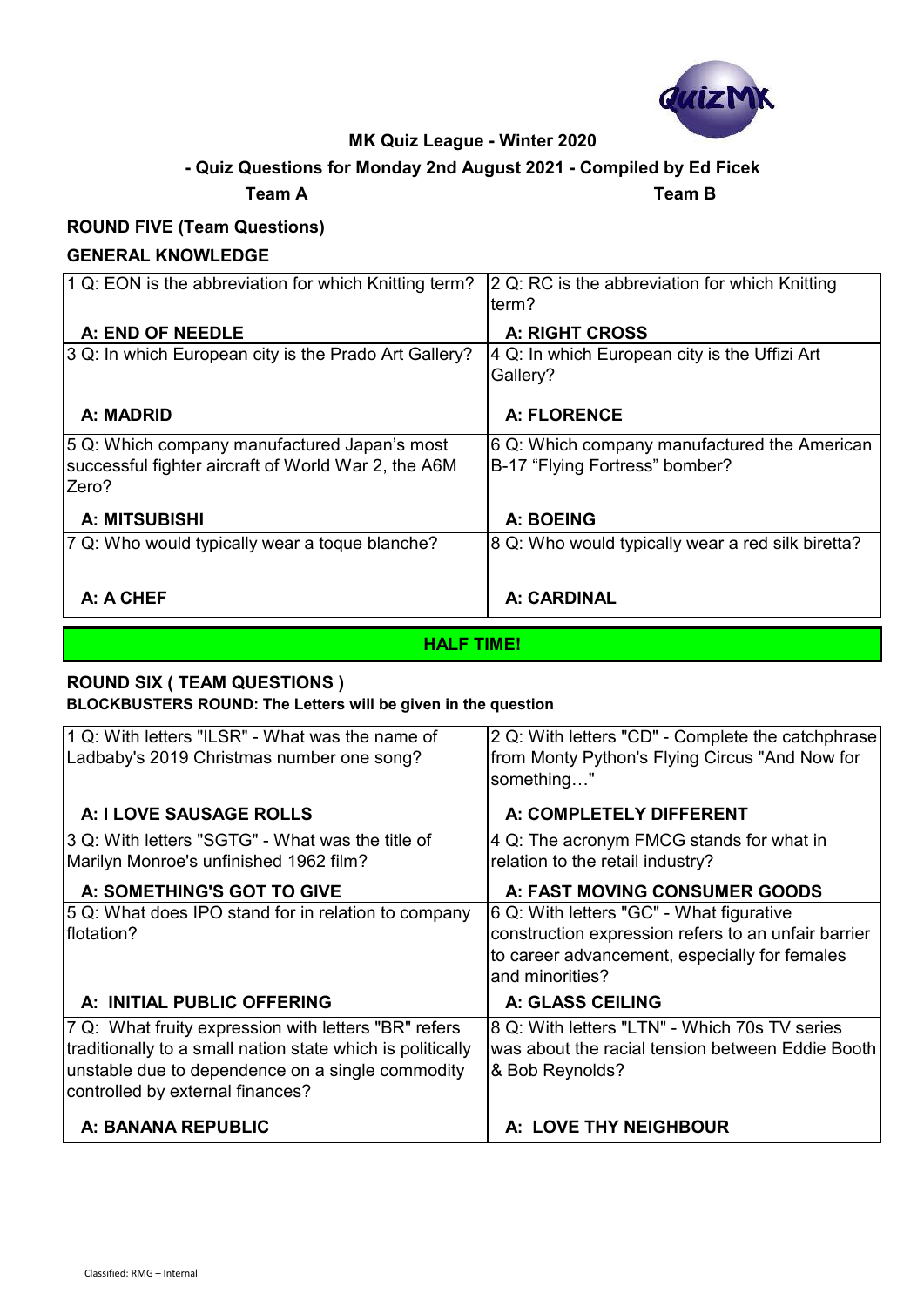



#### **- Quiz Questions for Monday 2nd August 2021 - Compiled by Ed Ficek**

**Team A Team B**

#### **ROUND SEVEN GENERAL KNOWLEDGE ROUND**

| 1 Q: Which guitar innovator and player has a range of Gibson<br>Guitars named after him?                                                | 2 Q: The Stratocaster is a model of which guitar<br>maker?                                                  |
|-----------------------------------------------------------------------------------------------------------------------------------------|-------------------------------------------------------------------------------------------------------------|
| A: LES PAUL                                                                                                                             | A: FENDER                                                                                                   |
| 3 Q: What is the nickname of the building designed by<br>Uruguayan Architect Rafael Viñoly in Fenchurch London which<br>opened in 2014? | 4 Q: Uruguayan Architect Rafael Viñoly designed<br>what notable Leicester building which opened in<br>2008? |
| A: WALKIE TALKIE                                                                                                                        | A: THE CURVE THEATRE                                                                                        |
| 5 Q: What type of label does a fromologist collect?                                                                                     | 6 Q: What pub paraphernalia does a tegestologist<br>collect?                                                |
| A: CHEESE LABELS                                                                                                                        | A: BEER MATS                                                                                                |
| 7 Q: What colour is the snake on the logo of car manufacturer<br>Alfa Romeo?                                                            | 8 Q: What colour is the horse in the logo of car<br>manufacture Porsche?                                    |
| A: GREEN                                                                                                                                | A: BLACK                                                                                                    |

#### **ROUND EIGHT**

#### **INDIVIDUALS CHOICE ROUND - QM - READ CATEGORIES OUT TO PLAYERS TO BE CHOSEN The Categories are:-**

| 1 & 2 Motorways                                                                                                                                                                                                      | 3 & 4 Authors                                                                                                                               |
|----------------------------------------------------------------------------------------------------------------------------------------------------------------------------------------------------------------------|---------------------------------------------------------------------------------------------------------------------------------------------|
| 5 & 6 Formula One                                                                                                                                                                                                    | 7 & 8 2020 Music                                                                                                                            |
| 1 Q: Which motorway has its western terminus at Pontarddulais 2 Q: Which motorway has its southern terminus at<br>near Swansea?                                                                                      | Southampton?                                                                                                                                |
| A: M4                                                                                                                                                                                                                | A: M3                                                                                                                                       |
| 3 Q: Having written books such a "Seventeen(e)" in 2018 and<br>"Drain(e)" in 2017 under the pseudonym "Scott Richards" and<br>previously written the "Ender Saga" novels. What is the actual<br>name of this author? | 4 Q: Having written books such as "The Hatching"<br>(2016) and "The Mansion" (2018) what is the<br>pseudonym used by author Alexi Zentner?  |
| A: ORSON SCOTT CARD                                                                                                                                                                                                  | A: EZEKIEL BOONE                                                                                                                            |
| 5 Q: The Drivers, Pierre Gasly & Yuki Tsunoda race for the<br>which team in the current F1 season, previously rebranded<br>lfrom Toro Rosso?                                                                         | 6 Q: The Drivers, Fernando Alonso & Esteban Ocon<br>race for the which team in the current F1 season,<br>previously rebranded from Renault? |
| A: ALPHA TAURI                                                                                                                                                                                                       | A: ALPINE                                                                                                                                   |
| 7 Q: Which male rap artist had a UK number 1 hit in 2020 with<br>"Rockstar" featuring Roddy Rich?                                                                                                                    | 8 Q: Which female rap artist had a UK number 1 hit in<br>2020 with "WAP" featuring Megan Thee Stallion?                                     |
| A: DABABY                                                                                                                                                                                                            | A: CARDI B                                                                                                                                  |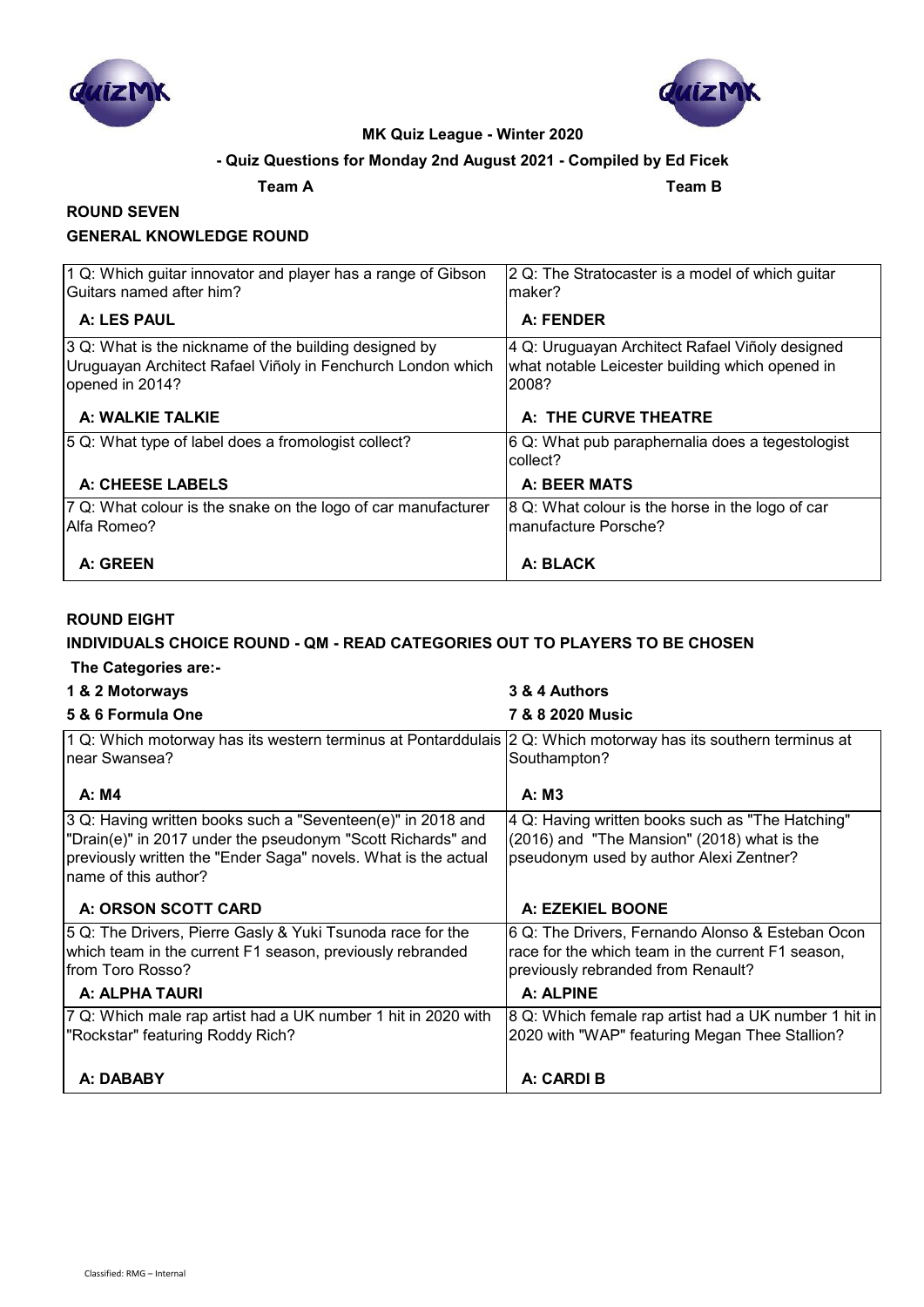



**Team A Team B - Quiz Questions for Monday 2nd August 2021 - Compiled by Ed Ficek**

| <b>ROUND NINE</b>                                                                                                                                              |                                                                                                                                                                                                            |
|----------------------------------------------------------------------------------------------------------------------------------------------------------------|------------------------------------------------------------------------------------------------------------------------------------------------------------------------------------------------------------|
| <b>THEME ROUND. This weeks theme is</b>                                                                                                                        | <b>Tim Burton Films</b>                                                                                                                                                                                    |
| 1 Q: Burton regularly casts the same actors in his<br>film projects - Which male actor has been cast<br>eight times in his films?<br>A: JOHNNY DEPP            | 2 Q: Burton regularly casts the same actors in<br>his film projects - Which female actor has been<br>cast seven times in his films?<br>A: HELENA BONHAM CARTER                                             |
| 3 Q: In which Burton film of 2012 does the plot<br>revolve around the resurrected Bull Terrier Sparky,<br>brought back to life using the power of electricity? | 4 Q: In which Burton film of 2005 is the plot set in<br>a fictional Victorian era village in England.<br>Johnny Depp leads the cast as the voice of<br>Victor, while Helena Bonham Carter voices<br>Emily? |
| A: FRANKENWEENIE                                                                                                                                               | <b>A: CORPSE BRIDE</b>                                                                                                                                                                                     |
| 5 Q: Which Roald Dahl novel was produced by<br>Burton in 1996 which was combination of live<br>action and stop-motion animation?                               | 6 Q: Which 1996 American comic science fiction<br>film directed by Burton features, Jack Nicholson,<br>Glenn Close and Danny DeVito?                                                                       |
| A: JAMES & GIANT PEACH                                                                                                                                         | <b>A: MARS ATTACKS!</b>                                                                                                                                                                                    |
| 7 Q: One of Burtons latest films is the 2019 live<br>action adaption of which Walt Disney film of the<br>same name and again features Danny DeVito?            | 8 Q: One of Burtons latest films is the 2016<br>fantasy film, based on the 2011 novel of the<br>same name by Ransom Riggs, and is set in at<br>Cairnholm, an island off the coast of Wales?                |
| A: DUMBO                                                                                                                                                       | A: MISS PEREGRINE'S HOME FOR<br><b>PECULIAR CHILDREN</b>                                                                                                                                                   |

#### **ROUND TEN GENERAL KNOWLEDGE ROUND**

| $ 1 Q$ : Anosmia is the technical term for the loss of<br>lwhich sense?                                             | 2 Q: Tactile relates to which of the senses?                                                                     |
|---------------------------------------------------------------------------------------------------------------------|------------------------------------------------------------------------------------------------------------------|
| A: SMELL                                                                                                            | A: TOUCH                                                                                                         |
| 3 Q: A-Ha had a 1990 hit with which Everley<br>Brothers & Carole King hit from 1962 featuring a<br>type of weather? | 4 Q: A-Ha had a 1987 hit with which James Bond<br>theme song?                                                    |
| A: CRYING IN THE RAIN                                                                                               | A: THE LIVING DAYLIGHTS                                                                                          |
| 5 Q: During which war were the battles of<br>Blenheim and Malplaquet fought?                                        | 6 Q: During which war were the battles of<br>Antietam and Spotsylvania fought?                                   |
| A: WAR OF SPANISH SUCCESSION                                                                                        | A: AMERICAN CIVIL WAR                                                                                            |
| 7 Q: Which French International was recently<br>signed by Manchester United from Real Madrid for<br>E34m?           | 8 Q: Which England International was recently<br>signed by Manchester United from Borussia<br>Dortmund for £74m? |
| A: RAPHAEL VARANE                                                                                                   | <b>A: JADON SANCHO</b>                                                                                           |